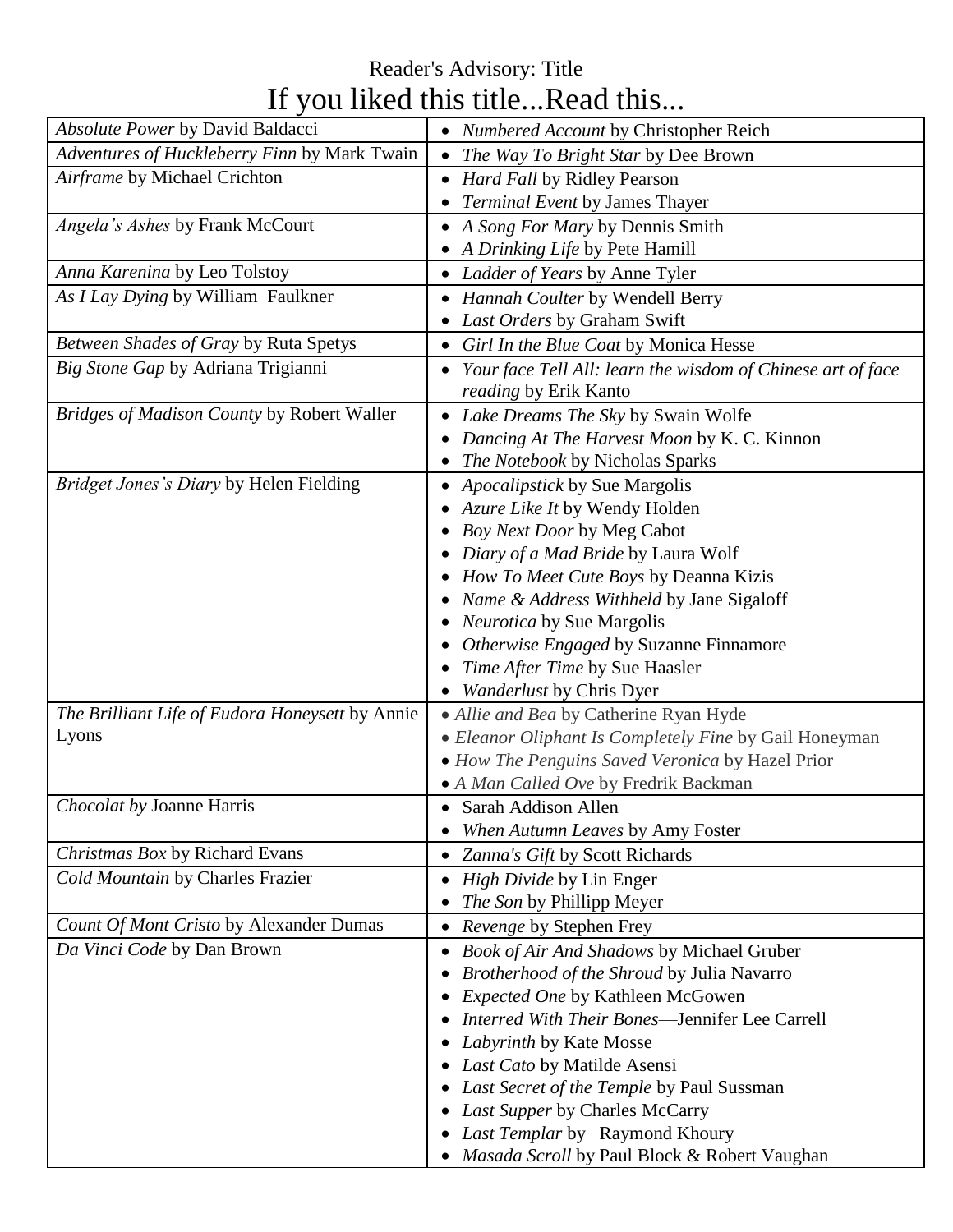|                                                            | Reader's Advisory: Title                                  |
|------------------------------------------------------------|-----------------------------------------------------------|
|                                                            | • Michelangelo's Notebook by Paul Christopher             |
|                                                            | Napolean's Pyramids by William Dietrich                   |
|                                                            | • Resurrection by Tucker Malarky                          |
|                                                            | Secret Supper by Javier Seirra                            |
|                                                            | Templar Legacy by Steve Berry                             |
|                                                            | Van Gogh Conspiracy by Madison Davis                      |
| Day Of The Jackal by Frederick Forsyth                     | • Five Past Midnight by James Thayer                      |
| Devil Wears Prada by Lauren Weisberger                     | • Because She Can by Bridie Clark                         |
| Dirty White Boys by Stephen Hunter                         | • Forests of the Night by James Hall                      |
| Divine Secrets of the Ya-Ya Sisterhood by<br>Rebecca Wells | Saving Graces by Patricia Gaffney                         |
| The Dry Grass of August by Anna Jean                       | Kitchen House--Kathleen Grissom                           |
| Mayhew                                                     | Miss Ophelia--Mary Burnett Smith                          |
|                                                            | • Secret Life of Bees--Sue Monk Kidd                      |
| East Of Eden by John Steinbeck                             | • Baker Towers by Jennifer Haigh                          |
|                                                            | The Lost Mother by Mary McGarry Morris                    |
| Educated: memoir by Tara Westover                          | The movie, <i>Nell</i>                                    |
|                                                            | Where The Crawdads Sing by Delia Owens                    |
| Emma by Jane Austen                                        | • A Visit To Highbury by Joan Austen-Leigh                |
| Fifty Shades of Grey by E. L. James                        | • Release Me by J. Kenner                                 |
| Five People You Meet In Heaven by Mitch<br>Albom           | • Max Chronicles by Ernine Cariville                      |
| Fried Green Tomatoes by Fannie Flagg                       | • Divine Secrets Of The Ya-Ya Sisterhood by Rebecca Wells |
| Front Porch Tales by Philip Gulley                         | Breakfast Epiphanies by David Anderson.                   |
|                                                            | Gone To Green by Julie Carobini                           |
| The Garden by Sarah Addison Allen                          | The Taste of Apple Seeds by Katharina Hagena              |
| The Garden Of Small Beginnings by Abbie                    | Liza Palmer                                               |
| Waxman                                                     | • Melissa Senate                                          |
| Girl On A Train by Paula Hawkins                           | • Last Woman Standing by Amy Gentry                       |
|                                                            | • Tips For Living by Renee Shafransky                     |
| The Girl With The Dragon Tattoo by Stieg                   | David Lagercrantz, the author continuing the series       |
| Larsson                                                    | No Exit by Taylor Adams                                   |
| Gone Girl by Gillian Flynn                                 | Find Me Gone by Sarah Meuleman                            |
|                                                            | J. P. Delaney                                             |
|                                                            | Room by Emma Donahue                                      |
|                                                            | Then She Was Gone by Lisa Jewell                          |
| Gorky Park by Martin Cruz Smith                            | <i>Flower Net</i> by Lisa See                             |
|                                                            | Monstrum by Donald James                                  |
|                                                            | City Of Ice by John Farrow                                |
| Guernsey Literary and Potato Peel Society by               | A Short History of Tractors in Ukrainian by Marina        |
| Mary Shaffer                                               | Valeria's Last Stand by Marc Fitten                       |
| The Handmaid's Tale by Margaret Atwood                     | Future Home of the Living God by Louise Erdrich           |
| The Help by Kathryn Stockett                               | The Dry Grass of August by Anna Jean Mayhew               |
|                                                            | Kitchen House--Kathleen Grissom                           |
|                                                            | Miss Ophelia--Mary Burnett Smith                          |
|                                                            | Secret Life of Bees--Sue Monk Kidd                        |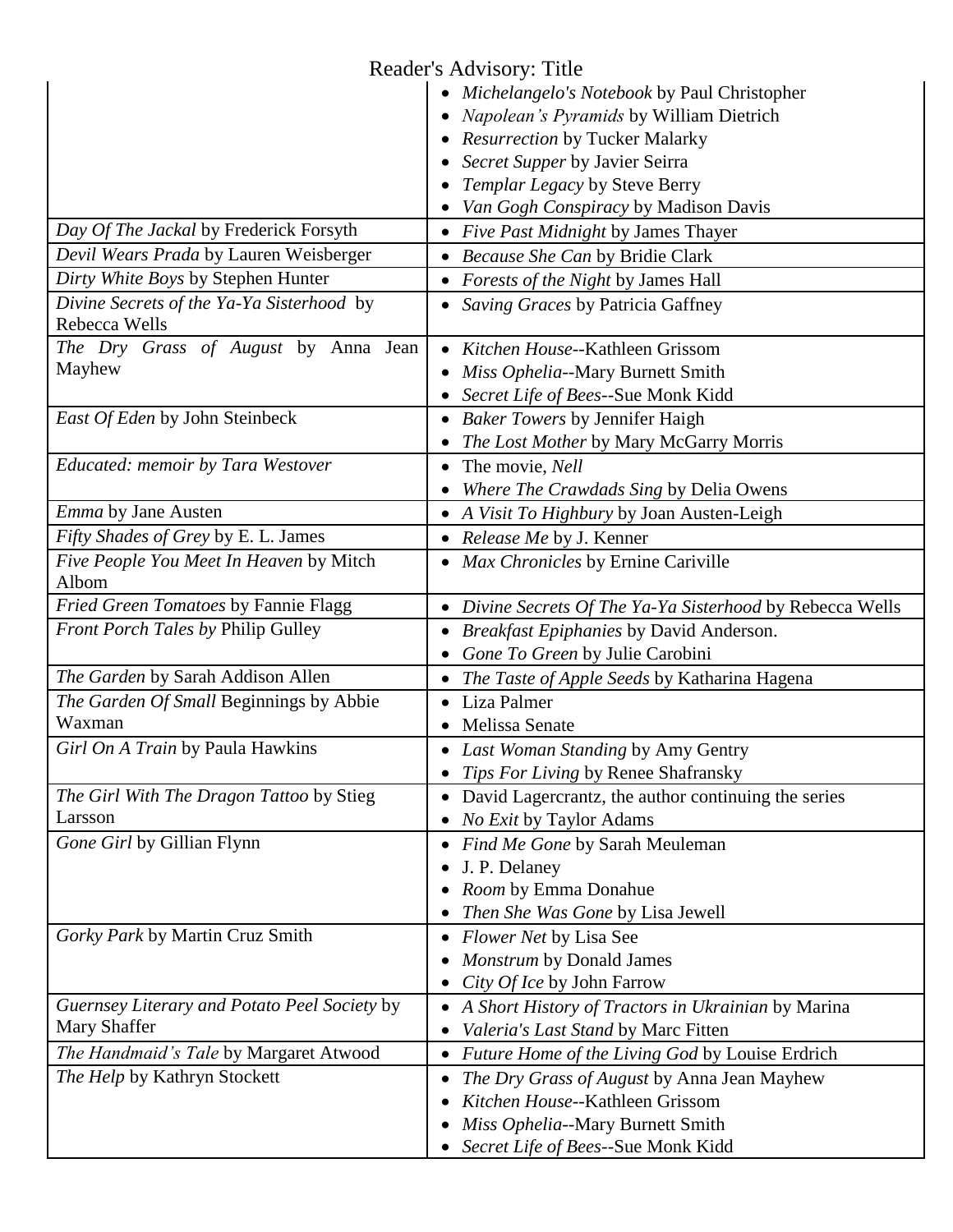| Reader's Advisory: Title                    |                                                                     |  |
|---------------------------------------------|---------------------------------------------------------------------|--|
| Historian by Elizabeth Kostova              | • The Rule Of Four by Ian Caldwell                                  |  |
|                                             | The Dante Club by Pearl Matthew                                     |  |
|                                             | The Grave Tattoo by Val McDermin                                    |  |
| Horse Whisperer by Nicholas Evans           | Night Ride Home by Barbara Esstman                                  |  |
| Hunt For Red October by Tom Clancy          | Crimson Tide and Nightwatch by Richard Henrick                      |  |
|                                             | <i>Hostile Waters</i> by Peter Huchthausen (a true account of a     |  |
|                                             | Soviet missile sub which sank off American shores)                  |  |
|                                             | Mutiny by Boris Gindin                                              |  |
|                                             | <i>Icefire</i> by Judith Reeves-Stevens                             |  |
|                                             |                                                                     |  |
|                                             | <b>Trident Deception by Rick Campbell</b>                           |  |
| Jane Eyre by Charlotte Bronte               | • Born of Persuasion by Jessica Dotta                               |  |
| Journey To The Center Of The Earth by Jules | The Descent by Jeff Long                                            |  |
| Verne                                       | The Time Machine by H. G. Wells                                     |  |
| Jurassic Park by Michael Crichton           | Dinosaur Summer by Greg Bear                                        |  |
|                                             | <b>Extinct by Charles Wilson</b>                                    |  |
|                                             | Footprints Of Thunder by James David                                |  |
|                                             | The Great Zoo Of China by Matthew Reilly                            |  |
|                                             | Invasive by Chuck Wendig                                            |  |
|                                             | Leviathon by James Huggins                                          |  |
|                                             | Meg by Steve Alton                                                  |  |
|                                             | <i>Relic &amp; Reliquary</i> by Douglas Preston                     |  |
| Little Big Love by Katy Regan               | Jane Green                                                          |  |
|                                             | Susan Wiggs                                                         |  |
| Little Friend by Donna Tartt                | Case Histories by Kate Atkinson                                     |  |
| Lovely Bones by Alice Sebold                | Diving Through The Clouds by Nicola Lindsay<br>$\bullet$            |  |
|                                             | <i>Night Country</i> by S. O'Nan                                    |  |
| Marley and Me: the world's word dog by John | • Alive Day by Tom Sullivan                                         |  |
| Grogan                                      | Cleo: The Cat Who Mended A Family by Helen Brown                    |  |
|                                             | Dewey: The Small-Town Library Cat Who Touched The                   |  |
|                                             | World by Vicki Myron                                                |  |
|                                             | Grayson by Lynne Cox                                                |  |
|                                             |                                                                     |  |
| Major Pettigrew's Last Stand by Helen       | The Curious charms of Arthur Pepper by Phaedra Patrick<br>$\bullet$ |  |
| Simonson                                    | A Man Called Ove by Fredrik Backman                                 |  |
|                                             | The Unlikley Pilgrimage of Harold Fry by Rachel Joyce               |  |
| A Man Called Ove by Fredrik Backman         | Eleanor Oliphant is Completely Fine by Gail Honeyman                |  |
|                                             | The Lido by Libby Page                                              |  |
|                                             |                                                                     |  |
| Me Before You by JoJo Moyes                 | Secret Diary of Hendrik Groen by Hendrik Groen                      |  |
|                                             | Every Note Played by Lisa Genova                                    |  |
|                                             | You Tell Me Everything by Catherine Isaacs                          |  |
| Message In A Bottle by Nicholas Sparks      | After Lucy by Danielle Jones                                        |  |
|                                             | Falling Bodies by Andrew Mark                                       |  |
|                                             | Gazebo by Emily Grayson                                             |  |
|                                             | Hawke's Cove by Susan Wilson                                        |  |
|                                             | Losing Julia by Jonathan Hull                                       |  |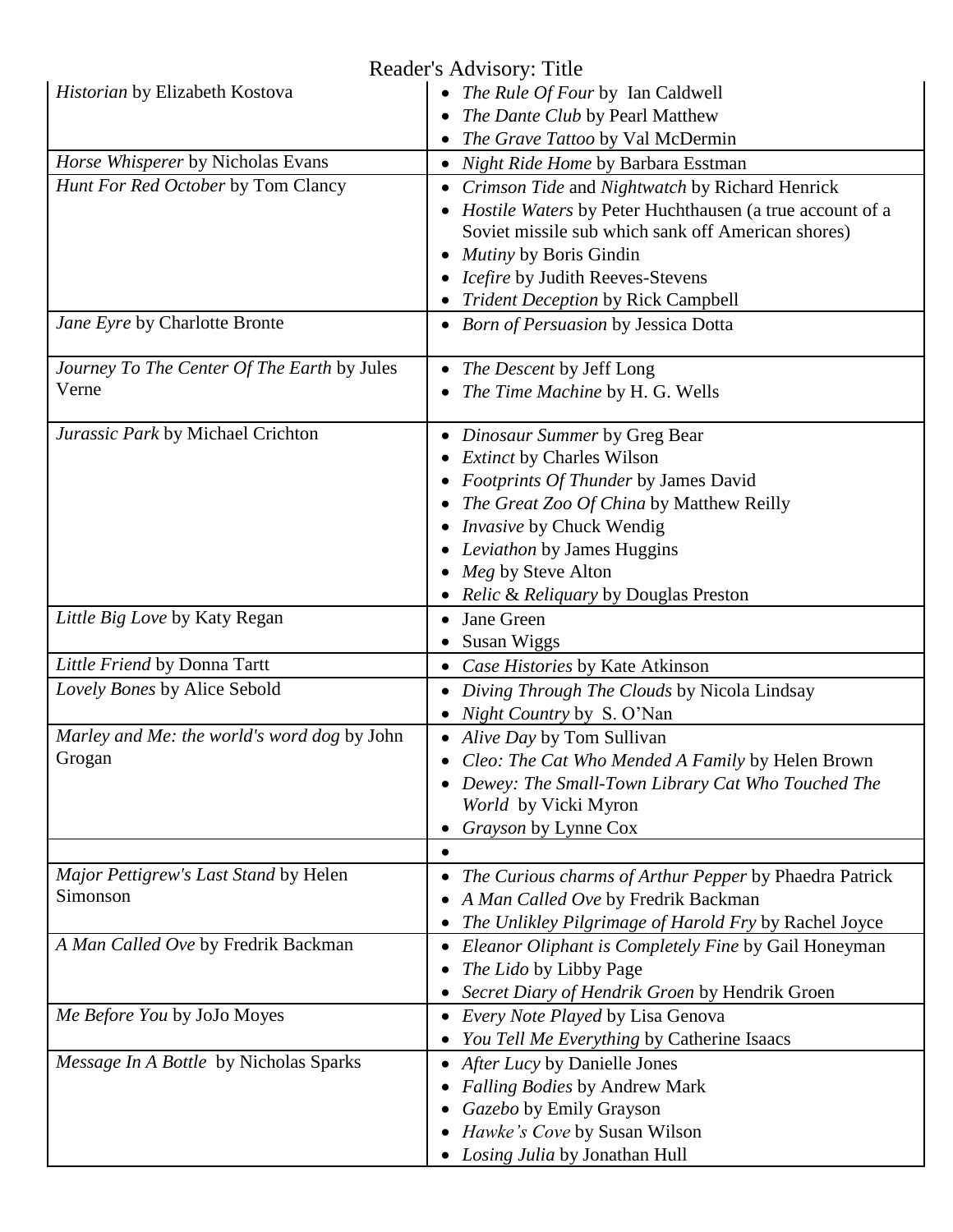## Reader's Advisory: Title

|                                                    | • My Darling Eliza by Eugenie Melnyk                       |
|----------------------------------------------------|------------------------------------------------------------|
|                                                    | Night Gardening by E. L. Swann                             |
| Mitford Years by Jan Karon                         | • Delia Parr                                               |
| The Monuments Men : Allied heroes, Nazi            | • Saving Mona Lisa Gerri Chanel                            |
| thieves, and the greatest treasure hunt in history |                                                            |
| by Robert Edsel                                    |                                                            |
| Mozart's Sister by Rita Charbonnier                | <b>Bright Angel Time by Martha McPhee</b>                  |
|                                                    | <b>Bronze Horseman by Paulina Simons</b>                   |
|                                                    | Castle In The Forest by Norman Mailer                      |
|                                                    | Consequences by Penelope Lively                            |
|                                                    | <b>Constant Princess by Philippa Gregory</b>               |
|                                                    | • Emancipator's Wife by Barbara Hambly                     |
|                                                    | • Everything Will Be Alright by Tessa Hadley               |
|                                                    | <i>Fair is the Rose by Liz Curtis Higgs</i>                |
|                                                    | Floating Book by Michelle Lovric                           |
|                                                    | Four Seasons: a novel of Vivaldi's Venice by Laurel Corona |
|                                                    | Gatsby's Girl by Caroline Preston                          |
|                                                    | Granville Sisters by Una-Mary Parker                       |
|                                                    | Hidden Diary of Marie Antoinette by Carolly Erickson       |
|                                                    | Liars and Saints by Maile Meloy                            |
|                                                    | • Life Mask by Emma Donaghue                               |
|                                                    | • Marrying Mozart by Stephanie Cowell                      |
|                                                    | <i>Mozart's Sister by Nancy Moser</i>                      |
|                                                    | <i>Ophelia's Fan</i> by Christine Balint                   |
|                                                    | • Peony In Love by Lisa See                                |
|                                                    | • Potent Pleasures by Eloisa James                         |
|                                                    | Rossetti Letter by Christi Phillips                        |
|                                                    | Silent Duchess by Dacia Maraini                            |
|                                                    | Spanish Bow by Andromeda Romano-Lax                        |
|                                                    | • Thorn In My Heart by Liz Curtis Higgs                    |
|                                                    | Touch by Colleen McCullough                                |
|                                                    | Twilight by Katherine Mosby                                |
|                                                    | <b>Water Dancers by Terry Gamble</b>                       |
|                                                    | Whence Came A Prince by Liz Curtis Hggs                    |
| Nightingale by Kristin Hannah                      | Circling The Sun by Paula McLain                           |
|                                                    | Code Girls: the untold story of the American women code    |
|                                                    | breakers of World War II by Liza Mundy                     |
|                                                    | Code Name Lisa by Larry Loftes                             |
|                                                    | The Fortunate Ones by Ellen Umansky                        |
|                                                    | The Light Over London by Julia Kelly                       |
|                                                    | • Lilac Girls by Martha Hall Kelly                         |
|                                                    | Lost Vintage by Ann Mah                                    |
|                                                    | The Room On Rue Amelie by Kristin Harmel                   |
|                                                    | Sarah's Key by Tatiana de Rosnay                           |
|                                                    | Stolen Beauty by Laurie Lico Albanese                      |
|                                                    | Women In Gold DVD                                          |
| Notebook by Nicholas Sparks                        | • Bridges of Madison County by Robert Waller               |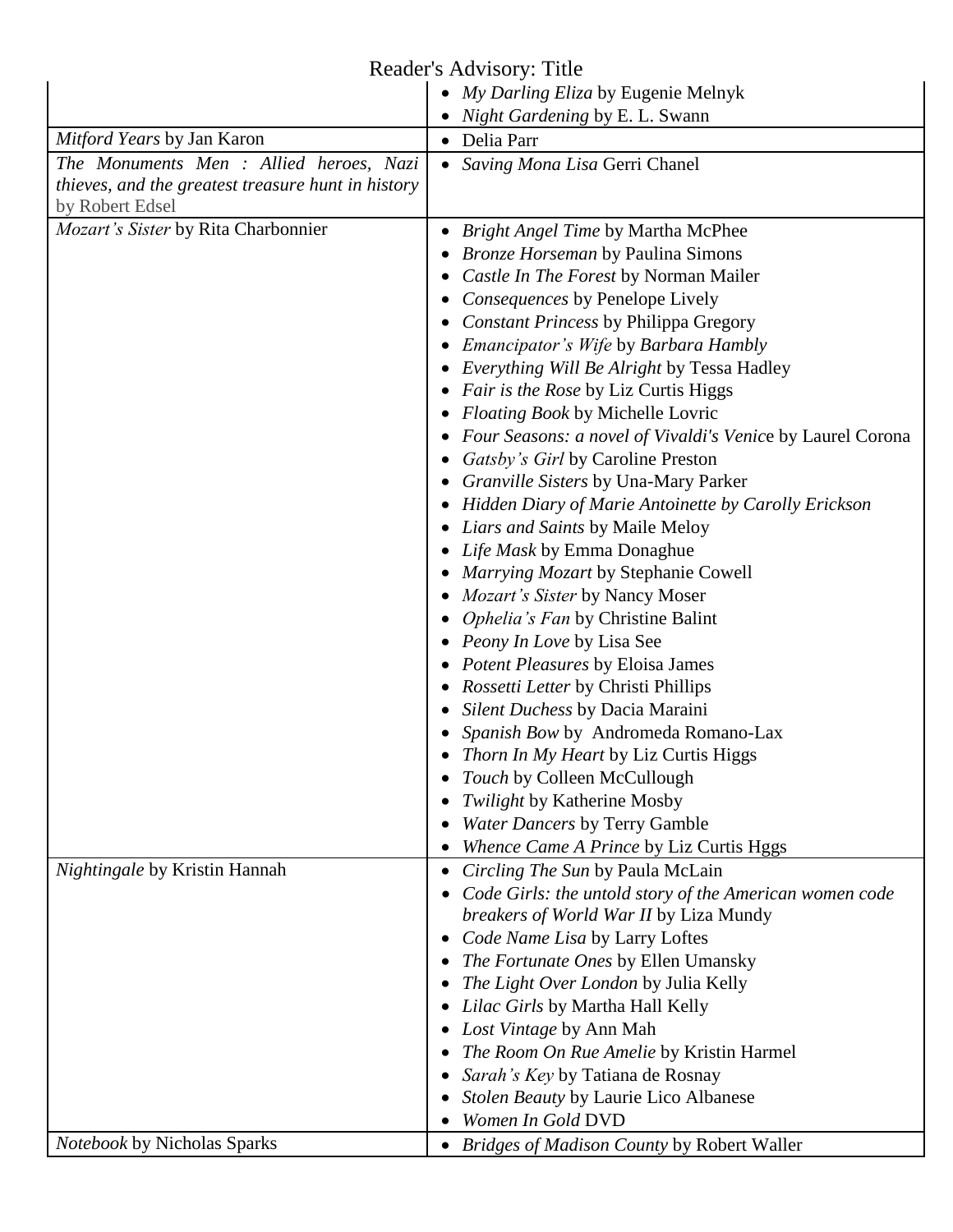Reader's Advisory: Title

|                                             | • My Darling Elia by Eugenie Melnyk                   |
|---------------------------------------------|-------------------------------------------------------|
| Out of Africa by Isak Dinesen               | • A Blade Of Grass by Jeanne Laskas                   |
| Patty Jane's House of Curl by Lorna Landvik | Maggie Sweet by Judith Stacy                          |
|                                             | My Only Story by Monica Wood.                         |
| Perfect Family by Samantha King             | The Couple Next Door by Shari Lapena                  |
| Pickwick Papers by Charles Dickens          | Cordelia Underwood or the Marvelous Beginnings of the |
|                                             | Moosepath League by Van Reid                          |
| P. S. I Love You by Cecilia Ahearn          | Simply From Scratch by Alicia Bessette                |
| Ragtime by E. L. Doctorow                   | <i>Hatbox Baby by Carrie Brown.</i>                   |
| Red Tent by Anita Diamant                   | Journey To The Well - Diana Wallis Taylor             |
|                                             | Michal - Jill Eileen Smith                            |
|                                             | No Woman So Fair by Gilbert Morris.                   |
|                                             | Shadow Women by Angela Elwell Hunt.                   |
| Rosie Dunne by Cecelia Ahern                | You're The One I Want by Giovanna Fletcher            |
| The Rosie Project by Graeme Simsion         | The Bride Test by Helen Hoang                         |
|                                             | Ginny Moon by Benjamin Ludwig                         |
|                                             | Love In Lower Case by Francesca Miralles              |
|                                             | Still Me by Jojo Moyes                                |
| Portrait of Jennie by Robert Nathan         | The Greatcoat by Helen Dunmore                        |
|                                             | Somewhere In Time by Richard Matheson                 |
| Sarah Conley by Ellen Gilchrist             | Living To Tell by Antonia Nelson                      |
| Sarah's Key by Tatiana de Rosnay            | Code Name Verity by Elizabeth Wein                    |
|                                             | The Girl You Left Behind by Jojo Moyes                |
|                                             | Lost Vintage by Ann Mah                               |
|                                             | Nightingale by Kristin Hannah                         |
|                                             | The Postmistress by Sarah Blake                       |
|                                             | Shades of Gray by Ruta Sepetys                        |
|                                             | The Taster by V. S. Alexander                         |
| Saving Graces by Patricia Gafney            | Sunday Wife by Cassandra King                         |
| Secret History by Donna Tartt               | Seduction of Water by Carol Goodman.                  |
| Secret Life of Bees by Sue Monk Kidd        | Gentlemen & Players by Joanne Harris                  |
|                                             | Trouble the Water by Nicole Seitz                     |
| The Shack by William Young                  | Paper Angels by Billy Coffey                          |
| Snow Falling On Cedars by David Guterson    | Eagle & Crane by Suzanne Rindell                      |
|                                             | Hotel On The Corner Of Bitter & Sweet by Jamie Ford   |
| Sphere by Michael Crichton                  | Oceanspace by Allen Steele                            |
| Spinx by Robin Cook                         | Cleopatra's Needle by Steven Siebert                  |
| Thorn Birds by Colleen McCullough           | Too Deep For Tears by Kathryn L. Davis                |
|                                             | Matilda's Last Waltz by Tamara McKinley               |
| Through A Glass Darkly by Karleen Koen      | Passions Of Emma by Penelope Williamson               |
| Time Machine by H. G. Wells                 | Journey To The Center Of The Earth by Jules Verne     |
| Time Traveler's Wife by Audrey Niffenegger  | First 15 Lives of Harry August by Clair North         |
|                                             | Life After Life by Kate Atkinson                      |
|                                             | Man In The Empty Suit by Sean Ferrell                 |
|                                             | The River of No Return by Bee Ridgway                 |
| Tuesdays With Morrie by Mitch Albom         | • Roommates by Max Apple                              |